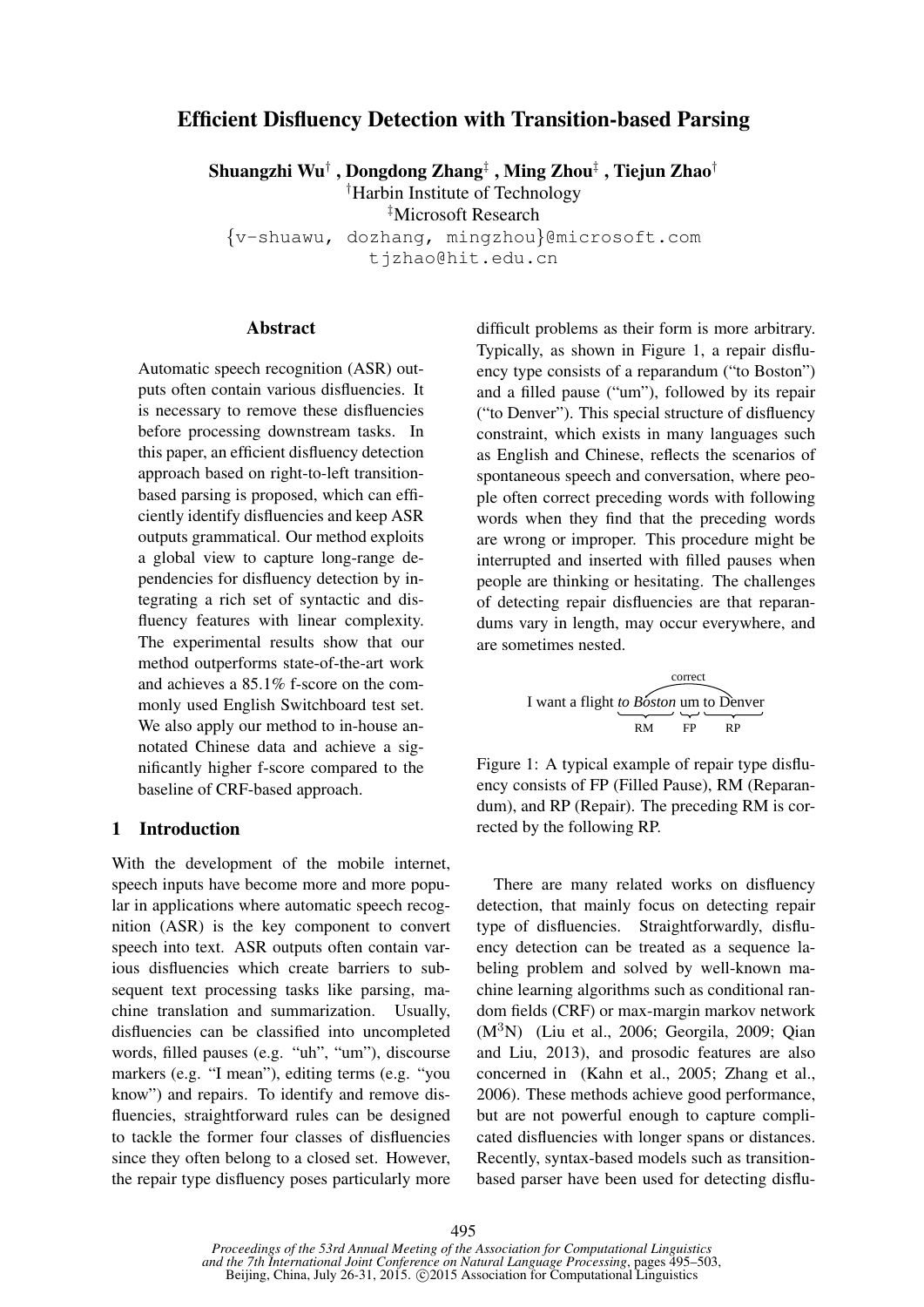encies (Honnibal and Johnson, 2014; Rasooli and Tetreault, 2013). These methods can jointly perform dependency parsing and disfluency detection. But in these methods, great efforts are made to distinguish normal words from disfluent words as decisions cannot be made imminently from left to right, leading to inefficient implementation as well as performance loss.

In this paper, we propose detecting disfluencies using a right-to-left transition-based dependency parsing (R2L parsing), where the words are consumed from right to left to build the parsing tree based on which the current word is predicted to be either disfluent or normal. The proposed models cater to the disfluency constraint and integrate a rich set of features extracted from contexts of lexicons and partial syntactic tree structure, where the parsing model and disfluency predicting model are jointly calculated in a cascaded way. As shown in Figure 2(b), while the parsing tree is being built, disfluency tags are predicted and attached to the disfluency nodes. Our models are quite efficient with linear complexity of  $2*N$  (N is the length of input).



Figure 2: An instance of the detection procedure where 'N' stands for a normal word and 'X' a disfluency word. Words with italic font are Reparandums. (a) is the L2R detecting procedure and (b) is the R2L procedure.

Intuitively, compared with previous syntaxbased work such as (Honnibal and Johnson, 2014) that uses left-to-right transition-based parsing (L2R parsing) model, our proposed approach simplifies disfluency detection by sequentially processing each word, without going back to modify the pre-built tree structure of disfluency words. As shown in Figure 2(a), the L2R parsing based joint approach needs to cut the pre-built dependency link between "did" and "he" when "was" is identified as the repair of "did", which is never needed in our method as Figure 2(b). Furthermore, our method overcomes the deficiency issue in de-

coding of L2R parsing based joint method, meaning the number of parsing transitions for each hypothesis path is not identical to  $2*N$ , which leads to the failure of performing optimal search during decoding. For example, the involvement of the extra cut operation in Figure 2(a) destroys the competition scoring that accumulates over  $2*N$  transition actions among hypotheses in the standard transition-based parsing. Although the heuristic score, such as the normalization of transition count (Honnibal and Johnson, 2014), can be introduced, the total scores of all hypotheses are still not statistically comparable from a global view.

We conduct the experiments on English Switchboard corpus. The results show that our method can achieve a 85.1% f-score with a gain of 0.7 point over state-of-the-art  $M<sup>3</sup>N$  labeling model in (Qian and Liu, 2013) and a gain of 1 point over state-of-the-art joint model proposed in (Honnibal and Johnson, 2014). We also apply our method on Chinese annotated data. As there is no available public data in Chinese, we annotate 25k Chinese sentences manually for training and testing. We achieve 71.2% f-score with 15 points gained compared to the CRF-based baseline, showing that our models are robust and language independent.

#### 2 Transition-based dependency parsing

In a typical transition-based parsing, the Shift-Reduce decoding algorithm is applied and a queue and stack are maintained (Zhang and Clark, 2008). The queue stores the stream of the input and the front of the queue is indexed as the current word. The stack stores the unfinished words which may be linked to the current word or a future word in the queue. When words in the queue are consumed in sequential order, a set of transition actions is applied to build a parsing tree. There are four kinds of transition actions in the parsing process (Zhang and Clark, 2008), as described below.

- *Shift* : Removes the front of the queue and pushes it to the stack.
- *Reduce* : Pops the top of the stack.
- *LeftArc* : Pops the top of the stack, and links the popped word to the front of the queue.
- *RightArc* : Links the front of the queue to the top of the stack and, removes the front of the queue and pushes it to the stack.

The choice of each transition action during parsing is scored by a generalized perceptron (Collins,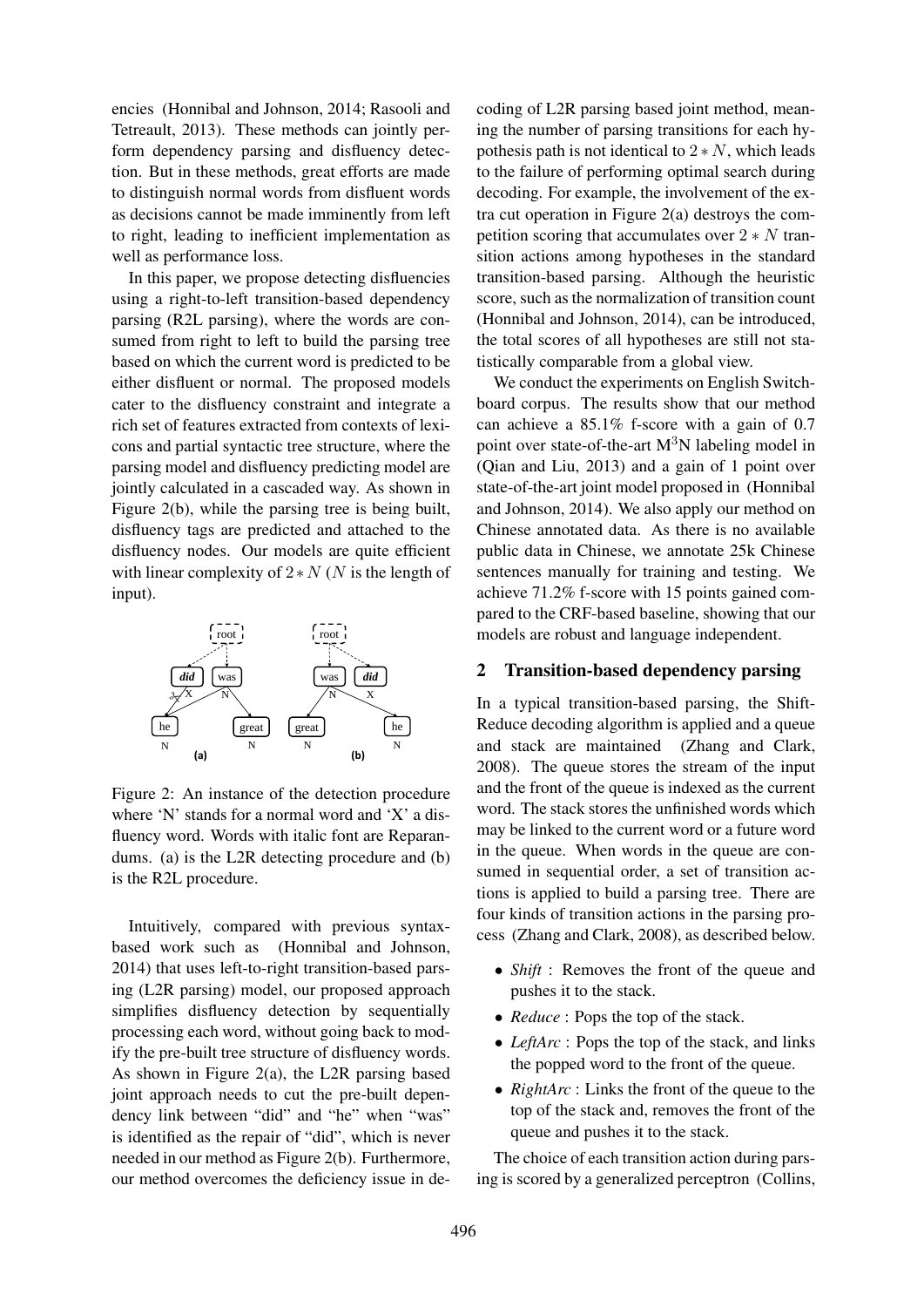2002) which can be trained over a rich set of nonlocal features. In decoding, beam search is performed to search the optimal sequence of transition actions. As each word must be pushed to the stack once and popped off once, the number of actions needed to parse a sentence is always  $2 \times N$ , where  $N$  is the length of the sentence.

Transition-based dependency parsing (Zhang and Clark, 2008) can be performed in either a leftto-right or a right-to-left way, both of which have a performance that is comparable as illustrated in Section 4. However, when they are applied to disfluency detection, their behaviors are very different due to the disfluency structure constraint. We prove that right-to-left transition-based parsing is more efficient than left-to-right transition-based parsing for disfluency detection.

#### 3 Our method

#### 3.1 Model

Unlike previous joint methods (Honnibal and Johnson, 2014; Rasooli and Tetreault, 2013), we introduce dependency parsing into disfluency detection from theory. In the task of disfluency detection, we are given a stream of unstructured words from automatic speech recognition (ASR). We denote the word sequence with  $W_1^n := w_1$ ,  $w_2, w_3,...,w_n$ , which is actually the inverse order of ASR words that should be  $w_n$ ,  $w_{n-1}$ , $w_{n-2}$ ,..., $w_1$ . The output of the task is a sequence of binary tags denoted as  $D_1^n = d_1, d_2, d_3, \dots, d_n$ , where each  $d_i$ corresponds to  $w_i$ , indicating whether  $w_i$  is a disfluency word  $(X)$  or not  $(N)$ .<sup>1</sup>

Our task can be modeled as formula (1), which is to search the best sequence  $D^*$  given the stream of words  $W_1^n$ .

$$
D^* = argmax_D P(D_1^n|W_1^n) \tag{1}
$$

The dependency parsing tree is introduced into model (1) to guide detection. The rewritten formula is shown below:

$$
D^* = argmax_D \sum_T P(D_1^n, T | W_1^n) \qquad (2)
$$

We jointly optimize disfluency detection and parsing with form (3), rather than considering all possible parsing trees:

$$
(D^*,T^*) = argmax_{(D,T)} P(D_1^n, T | W_1^n) \tag{3}
$$

As both the dependency tree and the disfluency tags are generated word by word, we decompose formula (3) into:

$$
(D^*,T^*) = argmax_{(D,T)} \prod_{i=1}^n P(d_i, T_1^i | W_1^i, T_1^{i-1})
$$
\n(4)

where  $T_1^i$  is the partial tree after word  $w_i$  is consumed,  $d_i$  is the disfluency tag of  $w_i$ .

We simplify the joint optimization in a cascaded way with two different forms (5) and (6).

$$
(D^*, T^*) = \operatorname{argmax}_{(D,T)} \prod_{i=1}^n P(T_1^i | W_1^i, T_1^{i-1})
$$

$$
\times P(d_i | W_1^i, T_1^i) \tag{5}
$$

$$
(D^*, T^*) = argmax_{(D,T)} \prod_{i=1}^n P(d_i|W_1^i, T_1^{i-1})
$$

$$
\times P(T_1^i|W_1^i, T_1^{i-1}, d_i)
$$
(6)

Here,  $P(T_1^i|.)$  is the parsing model, and  $P(d_i|.)$  is the disfluency model used to predict the disluency tags on condition of the contexts of partial trees that have been built.

In (5), the parsing model is calculated first, followed by the calculation of the disfluency model. Inspired by (Zhang et al., 2013), we associate the disfluency tags to the transition actions so that the calculation of  $P(d_i|W_1^i, T_1^i)$  can be omitted as  $d_i$ can be inferred from the partial tree  $T_1^i$ . We then get

$$
(D^*,T^*) = argmax_{(D,T)} \prod_{i=1}^n P(d_i, T_1^i | W_1^i, T_1^{i-1})
$$
  
(7)

Where the parsing and disfluency detection are unified into one model. We refer to this model as the Unified Transition(UT) model.

While in (6), the disfluency model is calculated first, followed by the calculation of the parsing model. We model  $P(d_i|.)$  as a binary classifier to classify whether a word is disfluent or not. We refer to this model as the binary classifier transition (BCT) model.

#### 3.2 Unified transition-based model (UT)

In model (7), in addition to the standard 4 transition actions mentioned in Section 2, the UT model

<sup>&</sup>lt;sup>1</sup>We just use tag 'N' to represent a normal word, in practice normal words will not be tagged anything by default.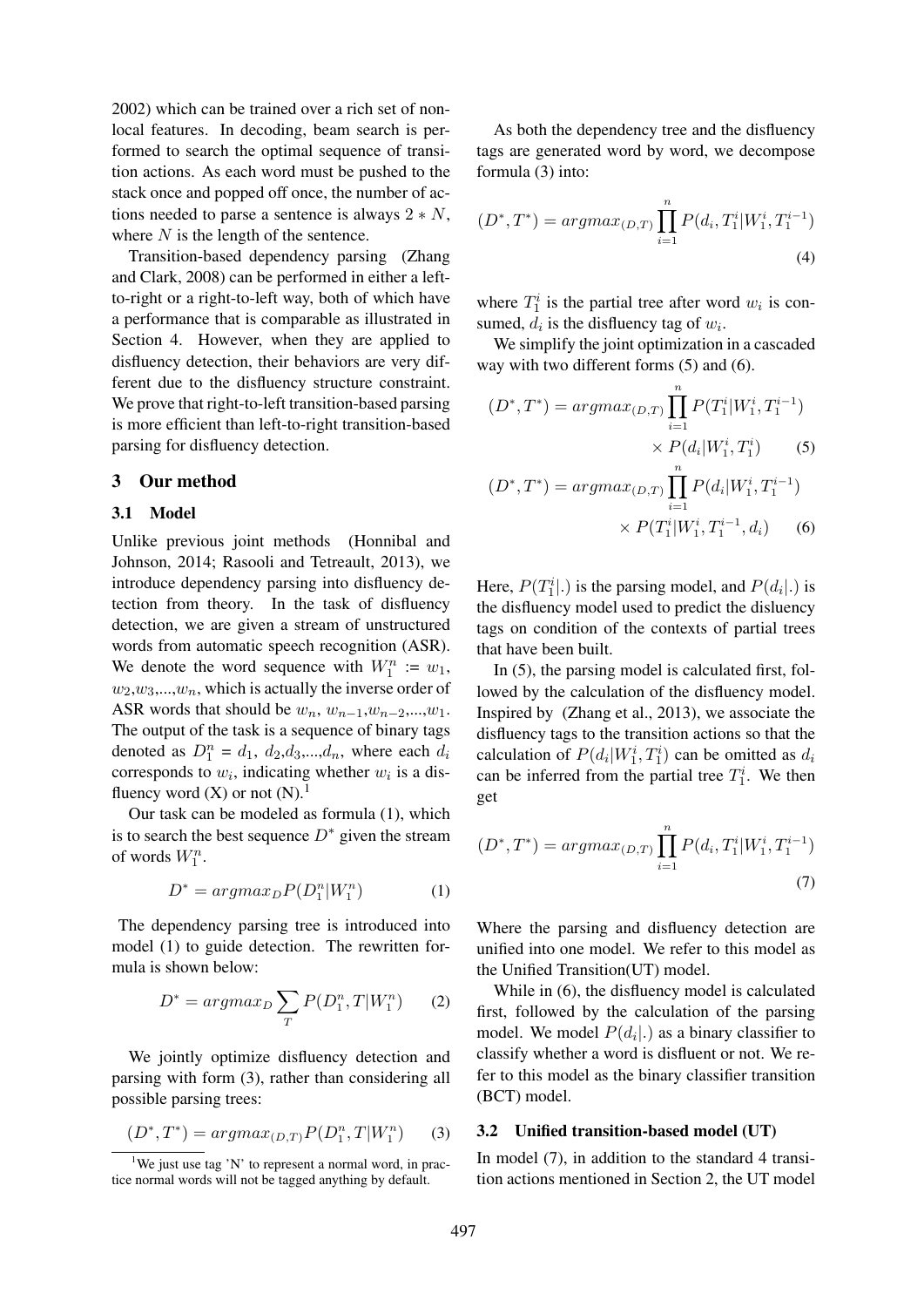adds 2 new transition actions which extend the original *Shift* and *RightArc* transitions as shown below:

- *Dis Shift*: Performs what *Shift* does then marks the pushed word as disfluent.
- *Dis RightArc*: Adds a virtual link from the front of the queue to the top of the stack which is similar to *Right Arc*, marking the front of the queue as disfluenct and pushing it to the stack.

Figure 3 shows an example of how the UT model works. Given an input "*he did great was great*", the optimal parsing tree is predicted by the UT model. According to the parsing tree, we can get the disfluency tags "N X X N N" which have been attached to each word. To ensure the normal words are built grammatical in the parse tree, we apply a constraint to the UT model.

UT model constraint: When a word is marked disfluent, all the words in its left and right subtrees will be marked disfluent and all the links of its descendent offsprings will be converted to virtual links, no matter what actions are applied to these words.

For example, the italic word "*great*" will be marked disfluent, no matter what actions are performed on it.



Figure 3: An example of UT model, where 'N' means the word is a fluent word and 'X' means it is disfluent. Words with italic font are Reparandums.

## 3.3 A binary classifier transition-based model (BCT)

In model (6), we perform the binary classifier and the parsing model together by augmenting the Shift-Reduce algorithm with a binary classifier transition(BCT) action:

• *BCT* : Classifies whether the current word is disfluent or not. If it is, remove it from the queue, push it into the stack which is similar to *Shift* and then mark it as disfluent, otherwise the original transition actions will be used.

It is noted that when BCT is performed, the next action must be *Reduce*. This constraint guarantees that any disfluent word will not have any descendent offspring. Figure 2(b) shows an example of the BCT model. When the partial tree "*great was*" is built, the next word "*did*" is obviously disfluent. Unlike UT model, the BCT will not link the word "*did*" to any word. Instead only a virtual link will add it to the virtual root.

#### 3.4 Training and decoding

In practice, we use the same linear model for both models (6) and (7) to score a parsing tree as:

$$
Score(T) = \sum_{action} \phi(action) \cdot \vec{\lambda}
$$

Where  $\phi(action)$  is the feature vector extracted from partial hypothesis  $T$  for a certain  $action$  and  $\vec{\lambda}$  is the weight vector.  $\phi (action) \cdot \vec{\lambda}$  calculates the score of a certain transition action. The score of a parsing tree  $T$  is the sum of  $action$  scores.

In addition to the basic features introduced in (Zhang and Nivre, 2011) that are defined over bag of words and POS-tags as well as tree-based context, our models also integrate three classes of new features combined with Brown cluster features (Brown et al., 1992) that relate to the rightto-left transition-based parsing procedure as detailed below.

#### Simple repetition function

•  $\delta_I(a, b)$ : A logic function which indicates whether a and b are identical.

#### Syntax-based repetition function

- $\delta_L(a, b)$ : A logic function which indicates whether  $a$  is a left child of  $b$ .
- $\delta_R(a, b)$ : A logic function which indicates whether  $a$  is a right child of  $b$ .

#### Longest subtree similarity function

- $N_I(a, b)$ : The count of identical children on the left side of the root node between subtrees rooted at a and b.
- $N_{\#}(a_{0..n}, b)$ : The count of words among  $a_0$  $a_n$  that are on the right of the subtree rooted at b.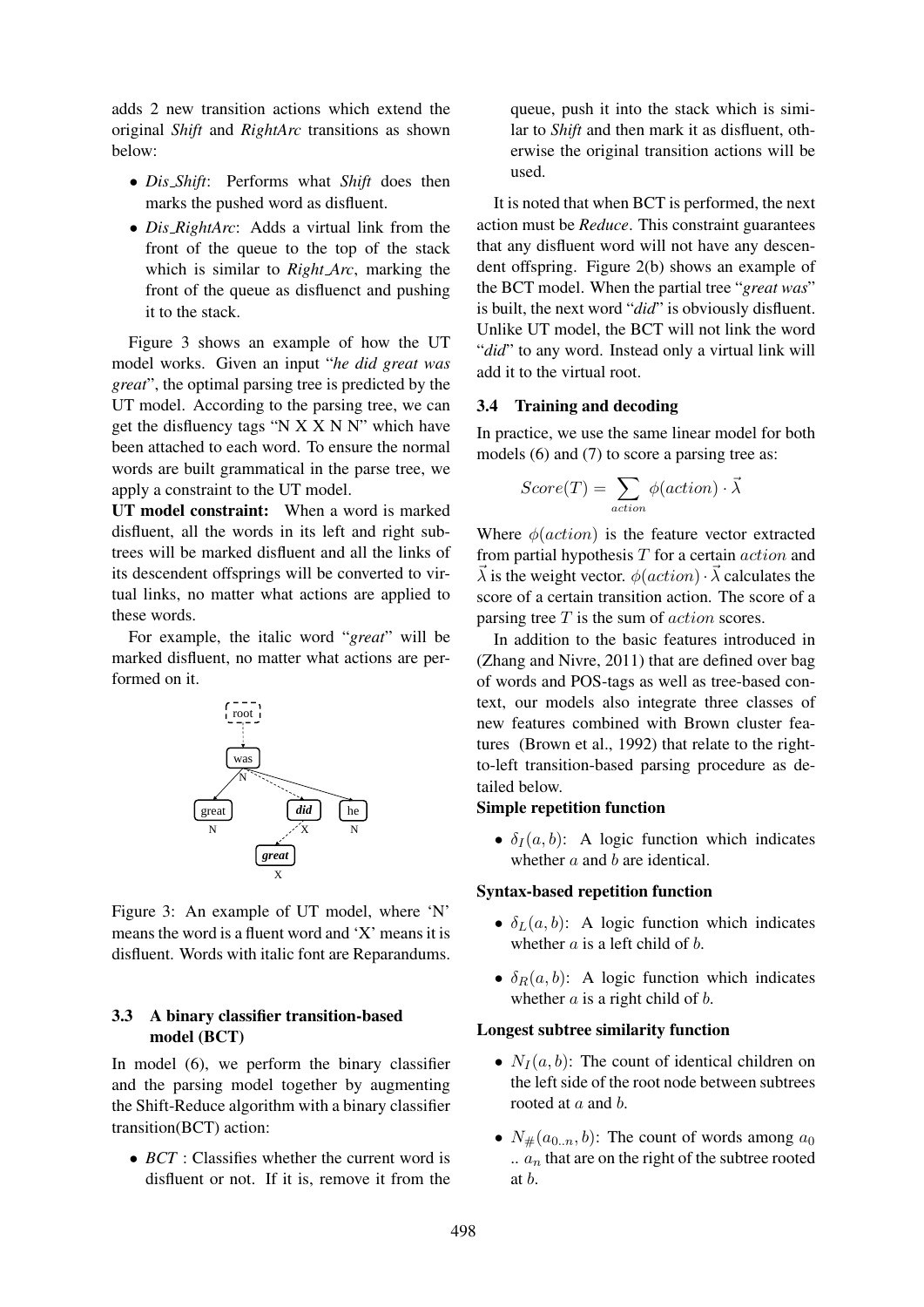Table 1 summarizes the features we use in the model computation, where  $w_s$  denotes the top word of the stack,  $w_0$  denotes the front word of the queue and  $w_{0..2}$  denotes the top three words of the queue. Every  $p_i$  corresponds to the POS-tag of  $w_i$  and  $p_{0,2}$  represents the POS-tags of  $w_{0,2}$ . In addition,  $w_i c$  means the Brown cluster of  $w_i$ . With these symbols, several new feature templates are defined in Table 1. Both our models have the same feature templates.

| Basic                   | All templates in (Zhang and               |  |  |
|-------------------------|-------------------------------------------|--|--|
| features                | Nivre, 2011)                              |  |  |
| New disfluency features |                                           |  |  |
| Function                | $\delta_I(w_s, w_0); \delta_I(p_s, p_0);$ |  |  |
| unigrams                | $\delta_L(w_0, w_s); \delta_L(p_0, p_s);$ |  |  |
|                         | $\delta_R(w_0, w_s); \delta_R(p_0, p_s);$ |  |  |
|                         | $N_I(w_0, w_s); N_I(p_0, p_s);$           |  |  |
|                         | $N_{\#}(w_{02},w_s);N_{\#}(p_{02},p_s);$  |  |  |
| Function                | $\delta_I(w_s, w_0) \delta_I(p_s, p_0);$  |  |  |
| bigrams                 | $\delta_L(w_0, w_s) \delta_L(p_0, p_s);$  |  |  |
|                         | $\delta_R(w_0, w_s) \delta_R(p_0, p_s);$  |  |  |
|                         | $N_I(w_0, w_s)N_I(p_0, p_s);$             |  |  |
|                         | $N_{\#}(w_{02},w_s)N_{\#}(p_{02},p_s);$   |  |  |
|                         | $\delta_I(w_s, w_0) w_s c;$               |  |  |
|                         | $\delta_I(w_s, w_0) w_0 c;$               |  |  |
| Function                | $w_s w_0 \delta_I(w_s, w_0);$             |  |  |
| trigrams                | $w_s w_0 \delta_I(p_s, p_0);$             |  |  |

Table 1: Feature templates designed for disfluency detection and dependency parsing.

Similar to the work in (Zhang and Clark, 2008; Zhang and Nivre, 2011), we train our models by averaged perceptron (Collins, 2002). In decoding, beam search is performed to get the optimal parsing tree as well as the tag sequence.

## 4 Experiments

#### 4.1 Experimental setup

Our training data is the Switchboard portion of the English Penn Treebank (Marcus et al., 1993) corpus, which consists of telephone conversations about assigned topics. As not all the Switchboard data has syntactic bracketing, we only use the subcorpus of PAESED/MRG/SWBD. Following the experiment settings in (Charniak and Johnson, 2001), the training subcorpus contains directories 2 and 3 in PAESED/MRG/SWBD and directory 4 is split into test and development sets. We use the Stanford dependency converter (De Marneffe et al., 2006) to get the dependency structure from the Switchboard corpus, as Honnibal and Johnson (2014) prove that Stanford converter is robust to the Switchboard data.

For our Chinese experiments, no public Chinese corpus is available. We annotate about 25k spoken sentences with only disfluency annotations according to the guideline proposed by Meteer et al. (1995). In order to generate similar data format as English Switchboard corpus, we use Chinese dependency parsing trained on the Chinese Treebank corpus to parse the annotated data and use these parsed data for training and testing . For our Chinese experiment setting, we respectively select about 2k sentences for development and testing. The rest are used for training.

To train the UT model, we create data format adaptation by replacing the original *Shift* and *RightArc* of disfluent words with *Dis Shift* and *Dis RightArc*, since they are just extensions of *Shift* and *RightArc*. For the BCT model, disfluent words are directly depended to the root node and all their links and labels are removed. We then link all the fluent children of disfluent words to parents of disfluent words. We also remove partial words and punctuation from data to simulate speech recognizer results where such information is not available (Johnson and Charniak, 2004). Additionally, following Honnibal and Johnson (2014), we remove all one token sentences as these sentences are trivial for disfluency detection, then lowercase the text and discard filled pauses like "um" and "uh".

The evaluation metrics of disfluency detection are precision (Prec.), recall (Rec.) and f-score (F1). For parsing accuracy metrics, we use unlabeled attachment score (UAS) and labeled attachment score (LAS). For our primary comparison, we evaluate the widely used CRF labeling model, the state-of-the-art  $M<sup>3</sup>N$  model presented by Qian and Liu (2013) which has been commonly used as baseline in previous works and the state-of-the-art L2R parsing based joint model proposed by Honnibal and Johnson (2014).

## 4.2 Experimental results

## 4.2.1 Performance of disfluency detection on English Swtichboard corpus

The evaluation results of both disfluency detection and parsing accuracy are presented in Table 2. The accuracy of  $M<sup>3</sup>N$  directly refers to the re-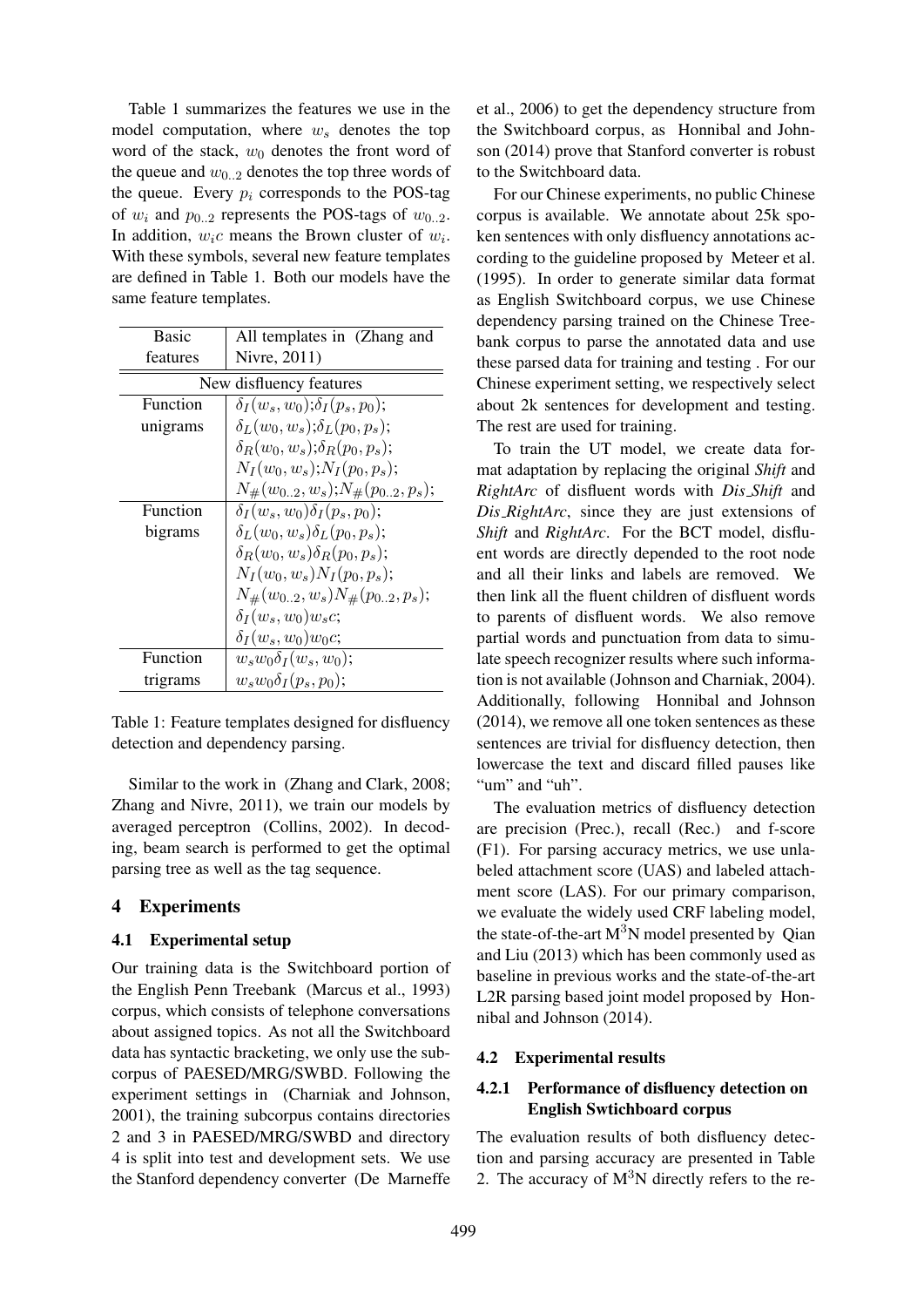|                     | Disfluency detection accuracy |          |          | Parsing accuracy |       |
|---------------------|-------------------------------|----------|----------|------------------|-------|
| Method              | Prec.                         | Rec.     | F1       | <b>UAS</b>       | LAS   |
| CRF(BOW)            | 81.2%                         | 44.9%    | 57.8%    | 88.7%            | 84.7% |
| CRF(BOW+POS)        | 88.3%                         | 62.2%    | 73.1%    | 89.2%            | 85.6% |
| $M^3N$              | N/A                           | N/A      | 84.1%    | N/A              | N/A   |
| $M^3N^{\dagger}$    | 90.5%                         | 79.1%    | 84.4%    | 91%              | 88.2% |
| H&J                 | N/A                           | N/A      | 84.1%    | $90.5\%$         | N/A   |
| UT(basic features)  | 86%                           | 72.5%    | 78.7%    | 91.9%            | 89.0% |
| $UT(+new features)$ | 88.8%                         | 75.1%    | 81.3%    | 92.1%            | 89.4% |
| BCT(basic features) | 88.2%                         | 77.9%    | 82.7%    | 92.1%            | 89.3% |
| BCT(+new features)  | 90.3%                         | $80.5\%$ | $85.1\%$ | 92.2%            | 89.6% |

Table 2: Disfluency detection and parsing accuracies on English Switchboard data. The accuracy of M<sup>3</sup>N refers to the result reported in (Qian and Liu, 2013). H&J is the L2R parsing based joint model in (Honnibal and Johnson, 2014). The results of  $M^3N^{\dagger}$  come from the experiments with toolkit released by Qian and Liu (2013) on our pre-processed corpus.

sults reported in (Qian and Liu, 2013). The results of  $M^3N^{\dagger}$  come from our experiments with the toolkit<sup>2</sup> released by Qian and Liu  $(2013)$  which uses our data set with the same pre-processing. It is comparable between our models and the L2R parsing based joint model presented by Honnibal and Johnson (2014), as we all conduct experiments on the same pre-processed data set. In order to compare parsing accuracy, we use the CRF and  $M^3N^{\dagger}$  model to pre-process the test set by removing all the detected disfluencies, then evaluate the parsing performance on the processed set. From the table, our BCT model with new disfluency features achieves the best performance on disfluency detection as well as dependency parsing.

The performance of the CRF model is low, because the local features are not powerful enough to capture long span disfluencies. Our main comparison is with the  $M^3N^{\dagger}$  labeling model and the L2R parsing based model by Honnibal and Johnson (2014). As illustrated in Table 2, the BCT model outperforms the  $M^3N^{\dagger}$  model (we got an accuracy of 84.4%, though 84.1% was reported in their paper) and the L2R parsing based model respectively by 0.7 point and 1 point on disfluency detection, which shows our method can efficiently tackle disfluencies. This is because our method can cater extremely well to the disfluency constraint and perform optimal search with identical transition counts over all hypotheses in beam search. Furthermore, our global syntactic and dis-

fluency features can help capture long-range dependencies for disfluency detection. However, the UT model does not perform as well as BCT. This is because the UT model suffers from the risk that normal words may be linked to disfluencies which may bring error propagation in decoding. In addition our models with only basic features respectively score about 3 points below the models adding new features, which shows that these features are important for disfluency detection. In comparing parsing accuracy, our BCT model outperforms all the other models, showing that this model is more robust on disfluent parsing.

## 4.2.2 Performance of disfluency detection on different part-of-speeches

In this section, we further analyze the frequency of different part-of-speeches in disfluencies and test the performance on different part-of-speeches. Five classes of words take up more than 73% of all disfluencies as shown in Table 3, which are pronouns (contain PRP and PRP\$), verbs (contain VB,VBD,VBP,VBZ,VBN), determiners (contain DT), prepositions (contain IN) and conjunctions (contain CC). Obviously, these classes of words appear frequently in our communication.

|  |  |  | Pron.   Verb   Dete.   Prep.   Conj.   Others |
|--|--|--|-----------------------------------------------|
|  |  |  | Dist. 30.2% 14.7% 13% 8.7% 6.7% 26.7%         |

Table 3: Distribution of different part-ofspeeches in disfluencies. Conj.=conjunction: Dete.=determiner; Pron.=pronoun; Prep.= preposition.

 $2$ The toolkit is available at https://code.google.com/p/disfluency-detection/downloads.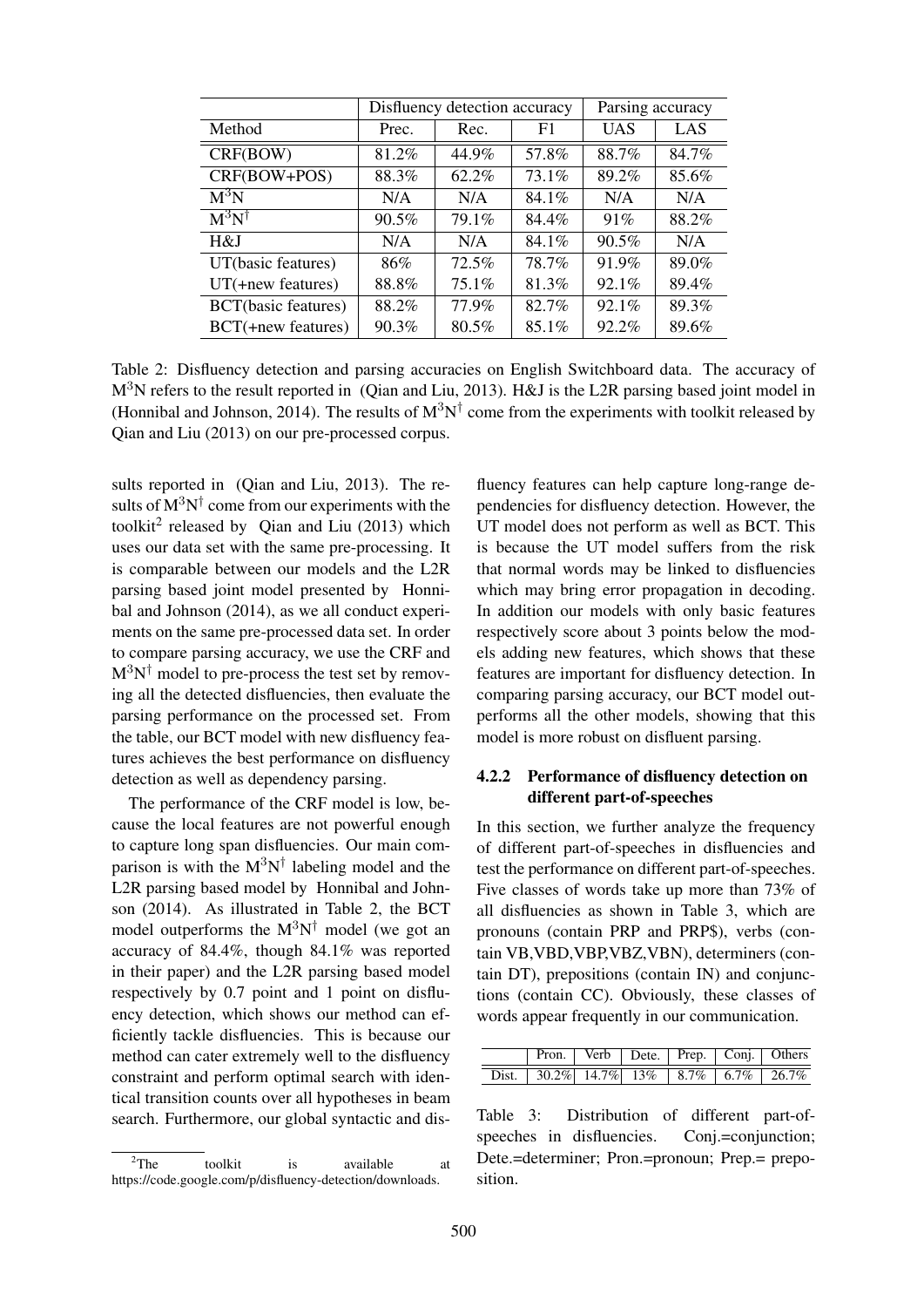Table 4 illustrates the performance (f-score) on these classes of words. The results of L2R parsing based joint model in (Honnibal and Johnson, 2014) are not listed because we cannot get such detailed data.

|        | <b>CRF</b><br>(BOW) | <b>CRF</b><br>(BOW<br>$+POS$ | $M^3N^{\dagger}$ | UT<br>$(+feat.)$ | <b>BCT</b><br>$(+feat.)$ |
|--------|---------------------|------------------------------|------------------|------------------|--------------------------|
| Pron.  | 73.9%               | 85%                          | 92%              | 91.5%            | 93.8%                    |
| Verb   | 38.2%               | $64.8\%$                     | 84.2%            | 82.3%            | 84.7%                    |
| Dete.  | 66.8%               | 80%                          | 88%              | 83.7%            | 87%                      |
| Prep.  | 60%                 | 71.5%                        | 79.1%            | 76.1%            | 79.3%                    |
| Conj.  | 75.2%               | 82.2%                        | 81.6%            | 79.5%            | 83.2%                    |
| Others | 43.2%               | 61%                          | 78.4%            | 72.3%            | 79.1%                    |

Table 4: Performance on different classes of words. Dete.=determiner; Pron.=pronoun; Conj.=conjunction; Prep.= preposition. feat.=new disfluency features

As shown in Table 4, our BCT model outperforms all other models except that the performance on determiner is lower than  $M^3N^{\dagger}$ , which shows that our algorithm can significantly tackle common disfluencies.

## 4.2.3 Performance of disfluency detection on Chinese annotated corpus

In addition to English experiments, we also apply our method on Chinese annotated data. As there is no standard Chinese corpus, no Chinese experimental results are reported in (Honnibal and Johnson, 2014; Qian and Liu, 2013). We only use the CRF-based labeling model with lexical and POStag features as baselines. Table 5 shows the results of Chinese disfluency detection.

| Model               | Prec. | Rec.          | F1                |
|---------------------|-------|---------------|-------------------|
| CRF(BOW)            |       |               | 89.5% 35.6% 50.9% |
| CRF(BOW+POS)        |       |               | 83.4% 41.6% 55.5% |
| $UT(+new features)$ |       |               | 86.7% 59.5% 70.6% |
| BCT(+new features)  |       | $85.5\%$ 61\% | 71.2%             |

Table 5: Disfluency detection performance on Chinese annotated data.

Our models outperform the CRF model with bag of words and POS-tag features by more than 15 points on f-score which shows that our method is more effective. As shown latter in 4.2.4, the standard transition-based parsing is not robust in parsing disfluent text. There are a lot of parsing errors in Chinese training data. Even though we are

still able to get promising results with less data and un-golden parsing annotations. We believe that if we were to have the golden Chinese syntactic annotations and more data, we would get much better results.

## 4.2.4 Performance of transition-based parsing

In order to show whether the advantage of the BCT model is caused by the disfluency constraint or the difference between R2L and L2R parsing models, in this section, we make a comparison between the original left-to-right transition-based parsing and right-to-left parsing. These experiments are performed with the Penn Treebank (PTB) Wall Street Journal (WSJ) corpus. We follow the standard approach to split the corpus as 2-21 for training, 22 for development and section 23 for testing (Mc-Donald et al., 2005). The features for the two parsers are basic features in Table 1. The POStagger model that we implement for a pre-process before parsing also uses structured perceptron for training and can achieve a competitive accuracy of 96.7%. The beam size for both POS-tagger and parsing is set to 5. Table 6 presents the results on WSJ test set and Switchboard (SWBD) test set.

| Data sets   | Model              | <b>UAS</b> | LAS   |
|-------------|--------------------|------------|-------|
| WSI         | <b>L2R</b> Parsing | 92.1%      | 89.8% |
|             | <b>R2L Parsing</b> | 92.0%      | 89.6% |
| <b>SWBD</b> | <b>L2R</b> Parsing | 88.4%      | 84.4% |
|             | <b>R2L Parsing</b> | 88.7%      | 84.8% |

Table 6: Performance of our parsers on different test sets.

The parsing accuracy on SWBD is lower than WSJ which means that the parsers are more robust on written text data. The performances of R2L and L2R parsing are comparable on both SWBD and WSJ test sets. This demonstrates that the effectiveness of our disfluency detection model mainly relies on catering to the disfluency constraint by using R2L parsing based approach, instead of the difference in parsing models between L2R and R2L parsings.

## 5 Related work

In practice, disfluency detection has been extensively studied in both speech processing field and natural language processing field. Noisy channel models have been widely used in the past to detect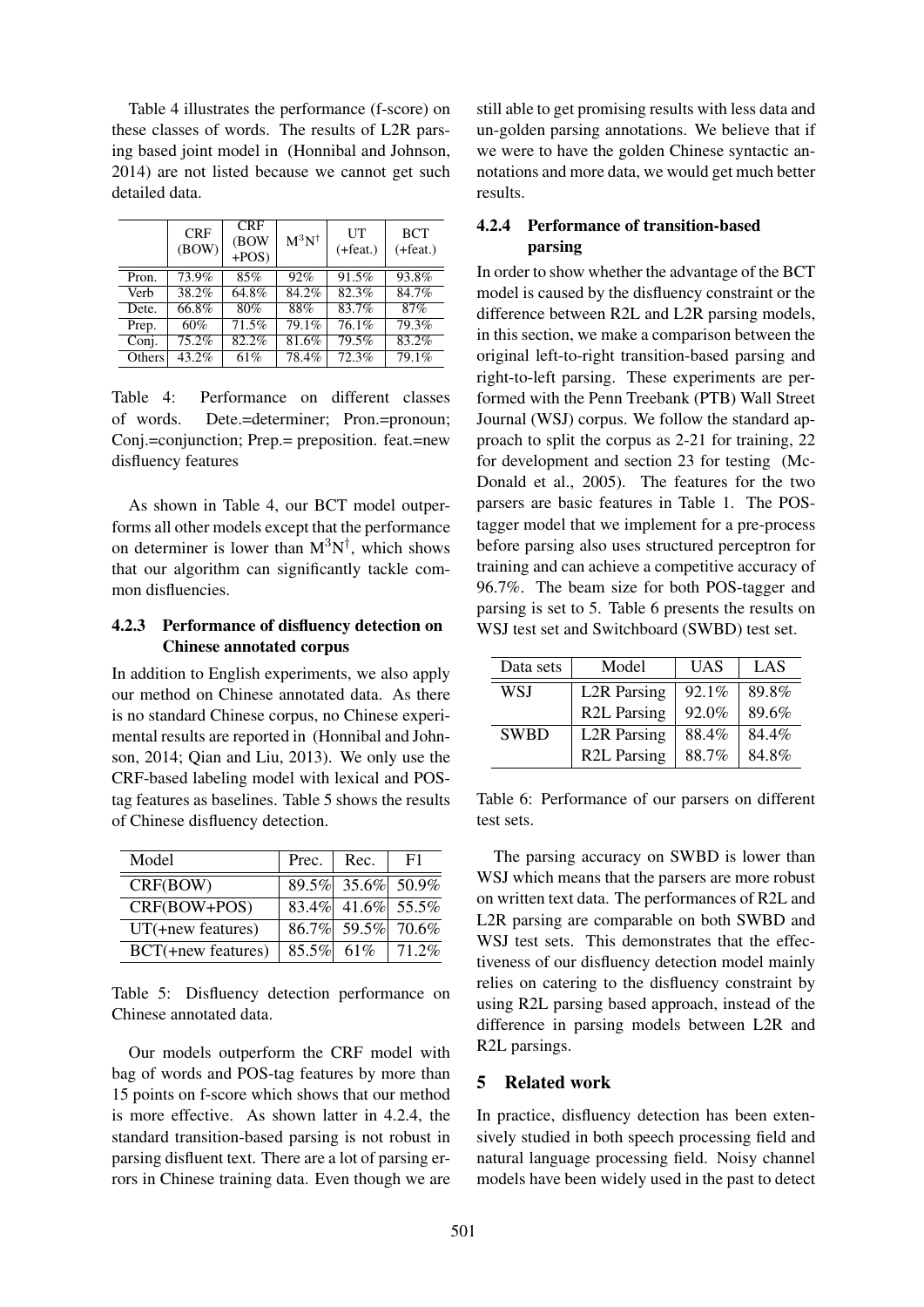disfluencies. Johnson and Charniak (2004) proposed a TAG-based noisy channel model where the TAG model was used to find rough copies. Thereafter, a language model and MaxEnt reranker were added to the noisy channel model by Johnson et al. (2004). Following their framework, Zwarts and Johnson (2011) extended this model using minimal expected f-loss oriented nbest reranking with additional corpus for language model training.

Recently, the max-margin markov networks  $(M<sup>3</sup>N)$  based model has achieved great improvement in this task. Qian and Liu (2013) presented a multi-step learning method using weighted  $M<sup>3</sup>N$ model for disfluency detection. They showed that  $M<sup>3</sup>N$  model outperformed many other labeling models such as CRF model. Following this work, Wang et al. (2014) used a beam-search decoder to combine multiple models such as  $M<sup>3</sup>N$  and language model, they achieved the highest f-score. However, direct comparison with their work is difficult as they utilized the whole SWBD data while we only use the subcorpus with syntactic annotation which is only half the SWBD corpus and they also used extra corpus for language model training.

Additionally, syntax-based approaches have been proposed which concern parsing and disfluency detection together. Lease and Johnson (2006) involved disfluency detection in a PCFG parser to parse the input along with detecting disfluencies. Miller and Schuler (2008) used a right corner transform of syntax trees to produce a syntactic tree with speech repairs. But their performance was not as good as labeling models. There exist two methods published recently which are similar to ours. Rasooli and Tetreault (2013) designed a joint model for both disfluency detection and dependency parsing. They regarded the two tasks as a two step classifications. Honnibal and Johnson (2014) presented a new joint model by extending the original transition actions with a new "Edit" transition. They achieved the state-of-theart performance on both disfluency detection and parsing. But this model suffers from the problem that the number of transition actions is not identical for different hypotheses in decoding, leading to the failure of performing optimal search. In contrast, our novel right-to-left transition-based joint method caters to the disfluency constraint which can not only overcome the decoding deficiency in previous work but also achieve significantly higher performance on disfluency detection as well as dependency parsing.

# 6 Conclusion and Future Work

In this paper, we propose a novel approach for disfluency detection. Our models jointly perform parsing and disfluency detection from right to left by integrating a rich set of disfluency features which can yield parsing structure and difluency tags at the same time with linear complexity. The algorithm is easy to implement without complicated backtrack operations. Experiential results show that our approach outperforms the baselines on the English Switchboard corpus and experiments on the Chinese annotated corpus also show the language independent nature of our method. The state-of-the-art performance on disfluency detection and dependency parsing can benefit the downstream tasks of text processing.

In future work, we will try to add new classes of features to further improve performance by capturing the property of disfluencies. We would also like to make an end-to-end MT test over transcribed speech texts with disfluencies removed based on the method proposed in this paper.

## Acknowledgments

We are grateful to the anonymous reviewers for their insightful comments. We also thank Mu Li, Shujie Liu, Lei Cui and Nan Yang for the helpful discussions.

# References

- Peter F Brown, Peter V Desouza, Robert L Mercer, Vincent J Della Pietra, and Jenifer C Lai. 1992. Class-based n-gram models of natural language. *Computational linguistics*, 18(4):467–479.
- Eugene Charniak and Mark Johnson. 2001. Edit detection and parsing for transcribed speech. In *Proceedings of the second meeting of the North American Chapter of the Association for Computational Linguistics on Language technologies*, pages 1–9. Association for Computational Linguistics.
- Michael Collins. 2002. Discriminative training methods for hidden markov models: Theory and experiments with perceptron algorithms. In *Proceedings of the ACL-02 conference on Empirical methods in natural language processing-Volume 10*, pages 1–8. Association for Computational Linguistics.